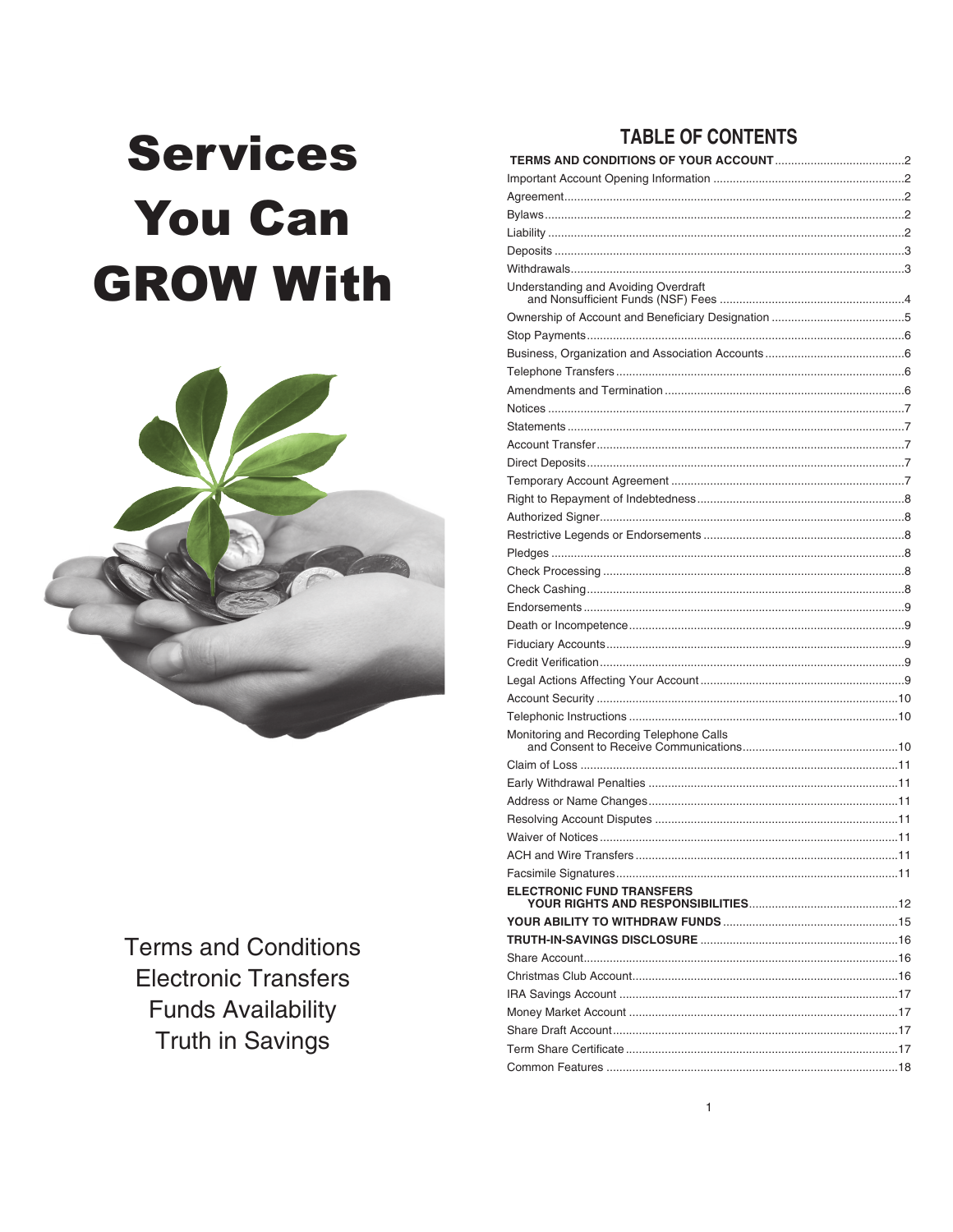# **TERMS AND CONDITIONS OF YOUR ACCOUNT**

**IMPORTANT ACCOUNT OPENING INFORMATION -** Federal law requires us to obtain sufficient information to verify your identity. You may be asked several questions and to provide one or more forms of identification to fulfill this requirement. In some instances we may use outside sources to confirm the information. The information you provide is protected by our privacy policy and federal law.

**AGREEMENT -** This document, along with any other documents we give you pertaining to your account(s), is a contract that establishes rules which control your account(s) with us. Please read this carefully and retain it for future reference. If you sign the signature card or open or continue to use the account, you agree to these rules. You will receive a separate schedule of rates, qualifying balances, and fees if they are not included in this document. If you have any questions, please call us.

This agreement is subject to applicable federal laws, the laws of the state of Indiana and other applicable rules such as the operating letters of the Federal Reserve Banks and payment processing system rules (except to the extent that this agreement can and does vary such rules or laws). The body of state and federal law that governs our relationship with you, however, is too large and complex to be reproduced here. The purpose of this document is to:

- (1) summarize some laws that apply to common transactions;
- (2) establish rules to cover transactions or events which the law does not regulate;
- (3) establish rules for certain transactions or events which the law regulates but permits variation by agreement; and
- (4) give you disclosures of some of our policies to which you may be entitled or in which you may be interested.

If any provision of this document is found to be unenforceable according to its terms, all remaining provisions will continue in full force and effect. We may permit some variations from our standard agreement, but we must agree to any variation in writing either on the signature card for your account or in some other document. Nothing in this document is intended to vary our duty to act in good faith and with ordinary care when required by law.

As used in this document the words "we," "our," and "us" mean the financial institution and the words "you" and "your" mean the account holder(s) and anyone else with the authority to deposit, withdraw, or exercise control over the funds in the account. However, this agreement does not intend, and the terms "you" and "your" should not be interpreted, to expand an individual's<br>responsibility for an organization's liability. If this account is owned by a<br>corporation, partnership or other organization, individual liability by the laws generally applicable to that type of organization. The headings in<br>this document are for convenience or reference only and will not govern the<br>interpretation of the provisions. Unless it would be inconsistent t words and phrases used in this document should be construed so the singular includes the plural and the plural includes the singular.

**BYLAWS -** Our bylaws, which we may amend from time to time, establish basic rules about our credit union policies and operations which affect your account and membership. You may obtain a copy of the bylaws on request. Our right to require you to give us notice of your intention to withdraw funds from your account is described in the bylaws. Unless we have agreed otherwise, you are not entitled to receive any original item after it is paid, although you may request that we send you an item(s) or a copy of an item(s). Dividends are based on current earnings and available earnings of the credit union, after providing for required reserves.

**LIABILITY -** You agree, for yourself (and the person or entity you represent if you sign as a representative of another) to the terms of this account and the schedule of charges. You authorize us to deduct these charges, without notice to you, directly from the account balance as accrued. You will pay any additional reasonable charges for services you request which are not covered by this agreement.

Each of you also agrees to be jointly and severally (individually) liable for any<br>account shortage resulting from charges or overdrafts, whether caused by you<br>or another with access to this account. This liability is due i amounts to the shortage. You have no right to defer payment of this liability, and you are liable regardless of whether you signed the item or benefited from the charge or overdraft.

You will be liable for our costs as well as for our reasonable attorneys' fees, to the extent permitted by law, whether incurred as a result of collection or in any other dispute involving your account. This includes, but is not limited to, disputes between you and another joint owner; you and an authorized signer or similar party; or a third party claiming an interest in your account. This also includes any action that you or a third party takes regarding the account that causes us, in good faith, to seek the advice of an attorney, whether or not we

become involved in the dispute. All costs and attorneys' fees can be deducted from your account when they are incurred, without notice to you.

**DEPOSITS -** We will give only provisional credit until collection is final for any items, other than cash, we accept for deposit (including items drawn "on us") Before settlement of any item becomes final, we act only as your agent, regardless of the form of endorsement or lack of endorsement on the item and even though we provide you provisional credit for the item. We may reverse any provisional credit for items that are lost, stolen, or returned. Unless prohibited by law, we also reserve the right to charge back to your account the amount of any item deposited to your account or cashed for you which was initially paid by the payor bank and which is later returned to us due to an allegedly forged, unauthorized or missing endorsement, claim of alteration, encoding error, counterfeit cashier's check or other problem which in our judgment justifies reversal of credit. You authorize us to attempt to collect previously returned items without giving you notice, and in attempting to collect we may permit the payor bank to hold an item beyond the midnight deadline. Actual credit for deposits of, or payable in, foreign currency will be at the exchange rate in effect on final collection in U.S. dollars. We are not responsible for transactions by mail or outside depository until we actually record them. If you deliver a deposit to us and you will not be present when the deposit is counted, you must provide us an itemized list of the deposit (deposit slip). To process the deposit, we will verify and record the deposit, and credit the deposit to the account. If there are any discrepancies between the amounts shown on the itemized list of the deposit and the amount we determine to be the actual deposit, we will notify you of the discrepancy. You<br>will be entitled to credit only for the actual deposit as determined by us,<br>regardless of what is stated on the itemized deposit slip. We will on the next business day that we are open. At our option, we may take an<br>item for collection rather than for deposit. If we accept a third-party check or<br>draft for deposit, we may require any third-party endorsers to verif guarantee their endorsements, or endorse in our presence.

# **WITHDRAWALS -**

**Generally -** Unless clearly indicated otherwise on the account records, any of you, acting alone, who signs to open the account or has authority to make withdrawals may withdraw or transfer all or any part of the account balance at any time. Each of you (until we receive written notice to the contrary) authorizes each other person who signs or has authority to make withdrawals to endorse any item payable to you or your order for deposit to this account or any other transaction with us.

**Postdated checks -** A postdated check is one which bears a date later than the date on which the check is written. We may properly pay and charge your account for a postdated check even though payment was made before the date of the check, unless we have received written notice of the postdating in time to have a reasonable opportunity to act. Because we process checks mechanically, your notice will not be effective and we will not be liable for failing to honor your notice unless it precisely identifies the number, date, amount and payee of the item.

**Checks and withdrawal rules -** If you do not purchase your check blanks from us, you must be certain that we approve the check blanks you purchase. We may refuse any withdrawal or transfer request which you attempt on forms not approved by us or by any method we do not specifically permit. We may refuse any withdrawal or transfer request which is greater in number than the frequency permitted, or which is for an amount greater or less than any<br>withdrawal limitations. We will use the date the transaction is completed by us<br>(as opposed to the date you initiate it) to apply the frequency limita addition, we may place limitations on the account until your identity is verified.

Even if we honor a nonconforming request, we are not required to do so later. If you violate the stated transaction limitations (if any), in our discretion we may close your account or reclassify it as a transaction account. If we reclassify your account, your account will be subject to the fees and earnings rules of the new account classification.

If we are presented with an item drawn against your account that would be a "substitute check," as defined by law, but for an error or defect in the item introduced in the substitute check creation process, you agree that we may pay such item.

**Cash withdrawals -** We recommend you take care when making large cash withdrawals because carrying large amounts of cash may pose a danger to your personal safety. As an alternative to making a large cash withdrawal, you may want to consider a cashier's check or similar instrument. You assume full responsibility of any loss in the event the cash you withdraw is lost, stolen, or destroyed. You agree to hold us harmless from any loss you incur as a result of your decision to withdraw funds in the form of cash.

**Multiple signatures, electronic check conversion, and similar transactions -** An electronic check conversion transaction is a transaction where a check or similar item is converted into an electronic fund transfer as defined in the Electronic Fund Transfers regulation. In these types of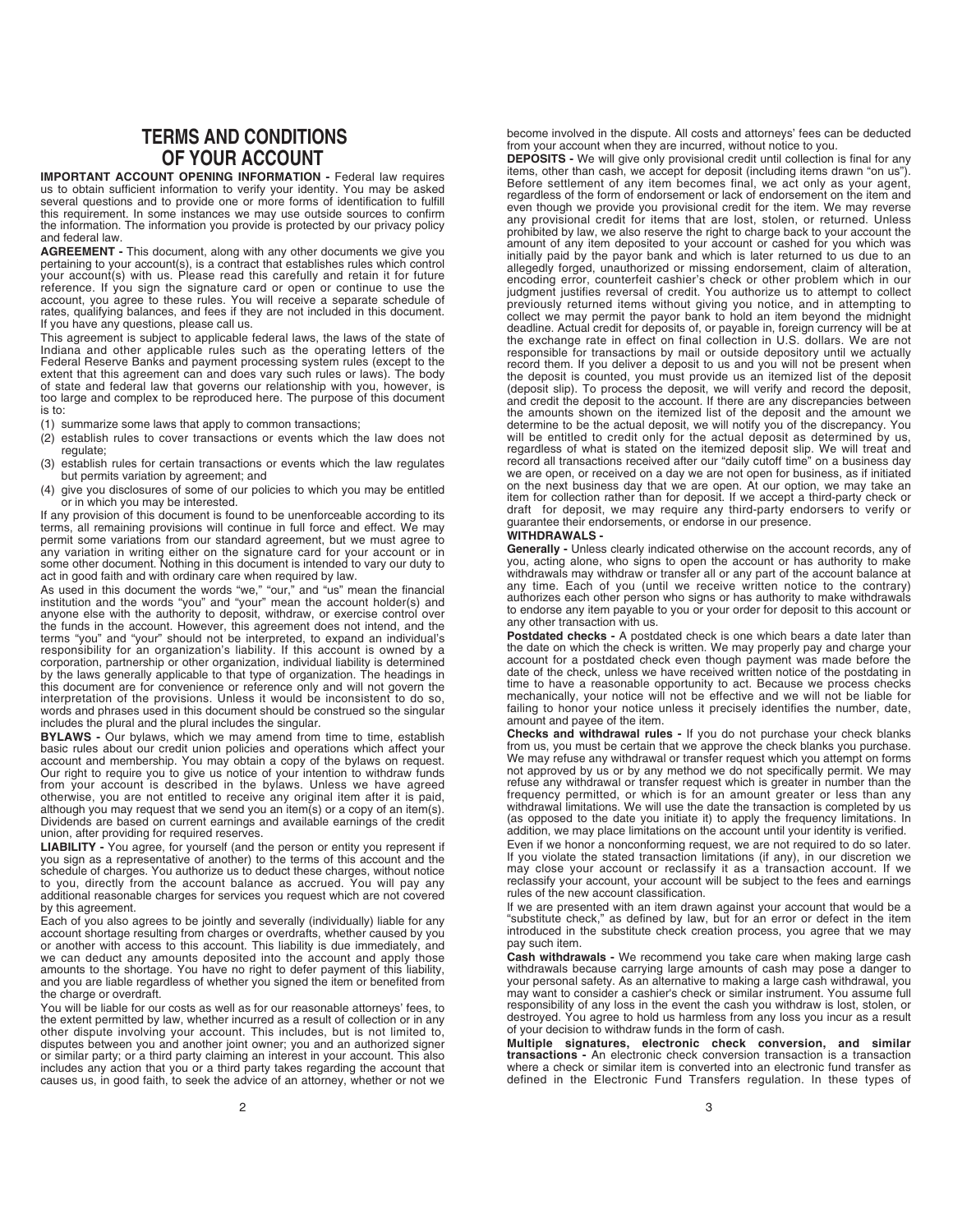transactions the check or similar item is either removed from circulation (truncated) or given back to you. As a result, we have no opportunity to review the signatures or otherwise examine the original check or item. You agree that, as to these or any items as to which we have no opportunity to examine the signatures, you waive any requirement of multiple signatures.

## **UNDERSTANDING AND AVOIDING OVERDRAFT AND NONSUFFICIENT FUNDS (NSF) FEES -**

**Generally -** The information in this section is being provided to help you understand what happens if your account is overdrawn. Understanding the concepts of overdrafts and nonsufficient funds (NSF) is important and can help you avoid being assessed fees or charges. This section also provides contractual terms relating to overdrafts and NSF transactions.

An overdrawn account will typically result in you being charged an overdraft fee or an NSF fee. Generally, an overdraft occurs when there is not enough money in your account to pay for a transaction, but we pay (or cover) the transaction anyway. An NSF transaction is slightly different. In an NSF transaction, we do not cover the transaction. Instead, the transaction is rejected and the item or requested payment is returned. In either situation, we can charge you a fee.

If you use our Courtesy Pay program and we cover a transaction for which there is not enough money in your account to pay, we will consider that an overdraft. We treat all other transactions for which there is not enough money in your account as an NSF transaction, regardless of whether we cover the transaction or the transaction is rejected.

**Determining your available balance -** We use the "available balance" method to determine whether your account is overdrawn, that is, whether there is enough money in your account to pay for a transaction. Importantly, your "available" balance may not be the same as your account's "actual" balance. This means an overdraft or an NSF transaction could occur regardless of your account's actual balance.

Your account's actual balance (sometimes called the ledger balance) only includes transactions that have settled up to that point in time, that is, transactions (deposits and payments) that have posted to your account. The actual balance does not include outstanding transactions (such as checks that have not yet cleared and electronic transactions that have been authorized but which are still pending). The balance on your periodic statement is the ledger balance for your account as of the statement date.

As the name implies, your available balance is calculated based on the money "available" in your account to make payments. In other words, the available balance takes transactions that have been authorized, but not yet settled, and subtracts them from the actual balance. In addition, when calculating your available balance, any "holds" placed on deposits that have not yet cleared are also subtracted from the actual balance. For more information on how holds placed on funds in your account can impact your available balance, read the subsection titled "A temporary debit authorization hold affects your account balance.'

**Overdrafts -** You understand that we may, at our discretion, honor withdrawal requests that overdraw your account. However, the fact that we may honor withdrawal requests that overdraw the account balance does not obligate us to do so later. So you can NOT rely on us to pay overdrafts on your account regardless of how frequently or under what circumstances we have paid overdrafts on your account in the past. We can change our practice of paying, or not paying, discretionary overdrafts on your account without notice to you. You can ask us if we have other account services that might be available to you where we commit to paying overdrafts under certain circumstances, such as an overdraft protection line-of-credit or a plan to sweep funds from another account you have with us. You agree that we may charge fees for overdrafts. For consumer accounts, we will not charge fees for overdrafts caused by ATM withdrawals or one-time debit card transactions if you have not opted-in to that service. We may use subsequent deposits, including direct deposits of social security or other government benefits, to cover such overdrafts and overdraft fees.

**Nonsufficient funds (NSF) fees -** If an item drafted by you (such as a check) or a transaction you set up (such as a preauthorized transfer) is presented for payment in an amount that is more than the amount of money available in your account, and we decide not to pay the item or transaction, you agree that we can charge you an NSF fee for returning the payment. Be aware that such an item or payment may be presented multiple times and that we do not monitor or control the number of times a transaction is presented for payment. You<br>agree that we may charge you an NSF fee each time a payment is presented if<br>the amount of money available in your account is not sufficient to cove payment, regardless of the number of times the payment is presented.

**Balance information -** Keeping track of your balance is important. You can review your balance in a number of ways including reviewing your periodic statement, reviewing your balance online, accessing your account information by phone, or coming into one of our branches.

**Funds availability -** Knowing when funds you deposit into your checking account will be made available for withdrawal is another important concept

that can help you avoid being assessed fees or charges. Please see our funds availability disclosure for information on when different types of deposits will be made available for withdrawal. For those accounts to which our funds availability policy disclosure does not apply, you can ask us when you make a deposit when those funds will be available for withdrawal. An item may be returned after the funds from the deposit of that item are made available for withdrawal. In that case, we will reverse the credit of the item. We may determine the amount of available funds in your account for the purpose of deciding whether to return an item for insufficient funds at any time between the times we receive the item and when we return the item or send a notice in lieu of return. We need only make one determination, but if we choose to make a subsequent determination, the account balance at the subsequent time will determine whether there are insufficient available funds.

**A temporary debit authorization hold affects your account balance -** On debit card purchases, merchants may request a temporary hold on your account for a specified sum of money when the merchant does not know the exact amount of the purchase at the time the card is authorized. The amount of the temporary hold may be more than the actual amount of your purchase. Some common transactions where this occurs involve purchases of gasoline, hotel rooms, or meals at restaurants. When this happens, our processing system cannot determine that the amount of the hold exceeds the actual amount of your purchase. This temporary hold, and the amount charged to your account, will eventually be adjusted to the actual amount of your purchase, but it could be three calendar days, or even longer in some cases, before the adjustment is made. Until the adjustment is made, the amount of funds in your account available for other transactions will be reduced by the amount of the temporary hold. If another transaction is presented for payment in an amount greater than the funds left after the deduction of the temporary hold amount, you will be charged an NSF or overdraft fee according to our NSF or overdraft fee policy. You will be charged the fee even if you would have had sufficient funds in your account if the amount of the hold had been equal to the amount of your purchase.

**OWNERSHIP OF ACCOUNT AND BENEFICIARY DESIGNATION -** These rules apply to this account depending on the form of ownership and beneficiary designation, if any, specified on the account records. We reserve the right to refuse some forms of ownership on any or all of our accounts. We make no representations as to the appropriateness or effect of the ownership and beneficiary designations, except as they determine to whom we pay the account funds.

**Individual Account -** is an account in the name of one person.

**Joint Account - With Survivorship (And Not As Tenants In Common) -** is an account in the name of two or more persons. Each of you intend that when you die the balance in the account (subject to any previous pledge to which we have agreed) will belong to the survivor(s). If two or more of you survive, you will own the balance in the account as joint tenants with survivorship and not as tenants in common.

**Joint Account - No Survivorship (As Tenants In Common) -** This is owned by two or more persons, but none of you intend (merely by opening this account) to create any right of survivorship in any other person. We encourage you to agree and tell us in writing of the percentage of the deposit contributed by each of you. This information will not, however, affect the number of signatures necessary for withdrawal.

**Revocable Trust Account/In Trust For (pursuant to the Multiple Party Account statutes in** *Indiana Code* **ch. 32-17-11 et. seq.) -** If two or more of<br>you create this type of account, you own the account jointly with survivorship.<br>Beneficiaries cannot withdraw unless: (1) all persons creating and (2) the beneficiary is then living. If two or more beneficiaries are named and survive the death of all persons creating the account, beneficiaries will own this account in equal shares, without right of survivorship. The person(s) creating this account type may: (1) change beneficiaries, (2) change account types, and (3) withdraw all or part of the account funds at any time.

**Pay-on-Death Account with LDPS (pursuant to the Transfer on Death Property Act statutes in** *Indiana Code* **ch. 32-17-14 et. seq.) -** If two or more of you create this type of account, you own the account jointly with survivorship. Beneficiaries cannot withdraw unless all persons creating the account die. If a named beneficiary does not survive all persons that created the account, that beneficiary's right to a transfer on death transfer belongs to that beneficiary's lineal descendants per stirpes (LDPS) who survive all persons that created the account. LDPS means that group of people that are the lineal descendants of a beneficiary who will take, in place of the beneficiary they have survived, the beneficiary's share as determined under Indiana law. In order for a lineal descendant to take in place of a beneficiary, the lineal descendant must survive the death of that beneficiary. The person(s) creating this account type may: (1) change beneficiaries, (2) change account types, and (3) withdraw all or part of the account funds at any time.

**Pay-on-Death Account No LDPS (pursuant to the Transfer on Death Property Act statutes in** *Indiana Code* **ch. 32-17-14 et. seq.) -** If two or more of you create this type of account, you own the account jointly with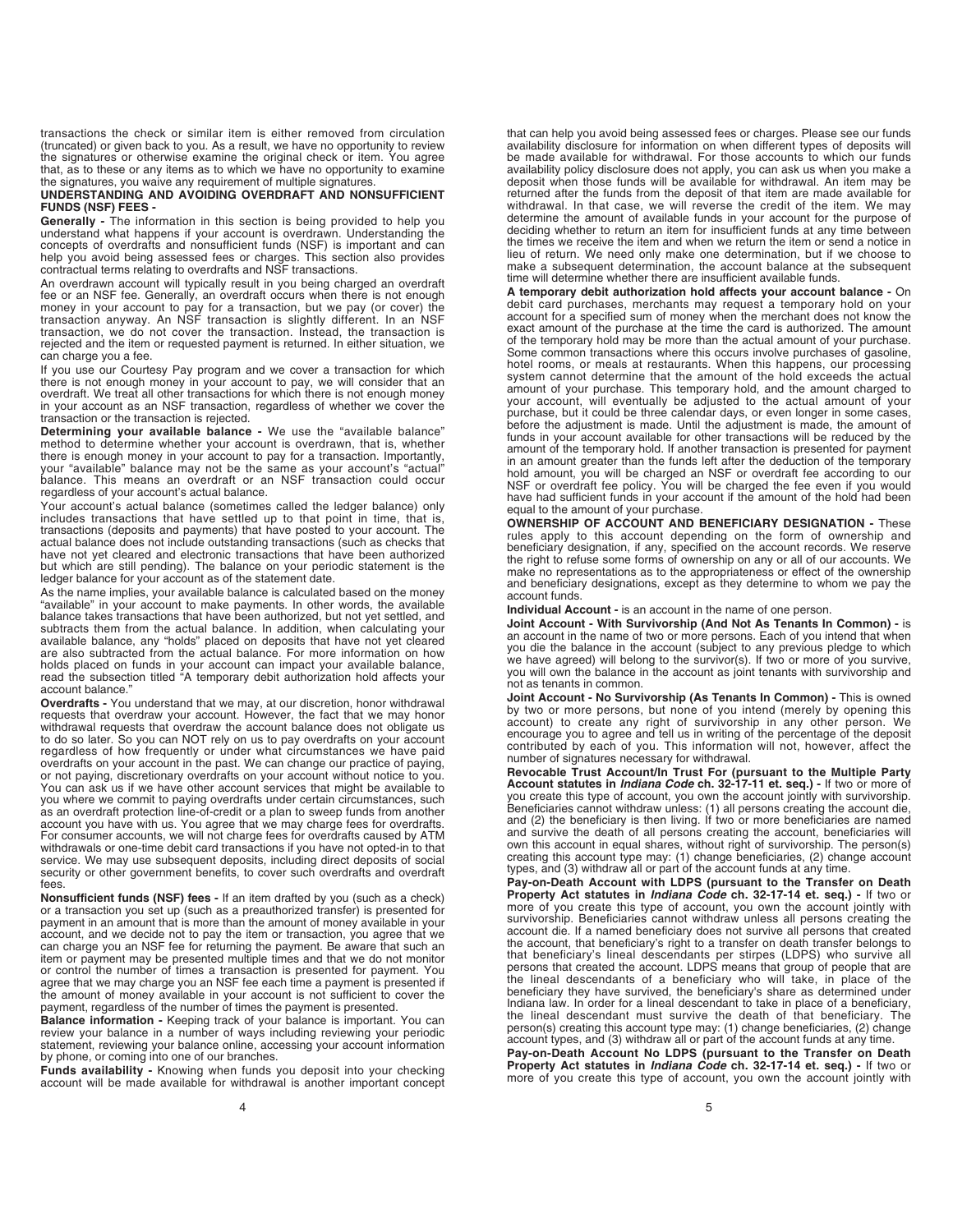survivorship. Beneficiaries cannot withdraw unless: (1) all persons creating the account die, and (2) the beneficiary is then living. If two or more beneficiaries are named and survive the death of all persons creating the account, beneficiaries will own this account in equal shares unless otherwise<br>designated in writing, without right of survivorship. The person(s) creating this<br>account type may: (1) change beneficiaries, (2) change account withdraw all or part of the account funds at any time.

**Additional Transfer on Death Property Act Rules -** If there are multiple primary beneficiaries and a primary beneficiary does not survive all persons creating the account and does not have a substitute under the LDPS rules, the share of the nonsurviving primary beneficiary is allocated among the surviving primary beneficiaries in the proportion that their shares bear to each other. If there are no surviving primary beneficiaries and there are no substitutes for the nonsurviving primary beneficiaries under the LDPS rules, the property belongs to the surviving contingent beneficiaries in equal shares or according to the percentages or fractional shares stated in the designation. If there are multiple contingent beneficiaries and a contingent beneficiary does not survive all persons creating the account and does not have a substitute under the LDPS rules, the share of the nonsurviving contingent beneficiary is allocated among the surviving contingent beneficiaries in the proportion that their shares bear to each other. If no beneficiary survives all persons creating the account, the property belongs to the estate of the owner unless directed to a substitute beneficiary under the LDPS rules.

**BUSINESS, ORGANIZATION AND ASSOCIATION ACCOUNTS -** Earnings in the form of interest, dividends, or credits will be paid only on collected funds, unless otherwise provided by law or our policy. You represent that you have the authority to open and conduct business on this account on behalf of the entity. We may require the governing body of the entity opening the account to give us a separate authorization telling us who is authorized to act on its behalf. We will honor the authorization until we actually receive written notice of a change from the governing body of the entity.

**STOP PAYMENTS -** Unless otherwise provided, the rules in this section cover stopping payment of items such as checks and drafts. Rules for stopping payment of other types of transfers of funds, such as consumer electronic fund transfers, may be established by law or our policy. If we have not disclosed these rules to you elsewhere, you may ask us about those rules.

We may accept an order to stop payment on any item from any one of you. You must make any stop-payment order in the manner required by law and we must receive it in time to give us a reasonable opportunity to act on it before our stop-payment cutoff time. Because stop-payment orders are handled by computers, to be effective, your stop-payment order must precisely identify the number, date, and amount of the item, and the payee. You may stop payment on any item drawn on your account whether you sign the item or not. Your stop-payment order is effective for six months if it is given to us in writing or by another type of record (Generally, a "record" is information that is stored in such a way that it can be retrieved and can be heard or read and understood – you can ask us what type of stop-payment records you can give us). Your order will lapse after that time if you do not renew the order in writing before the end of the six-month period. If the original stop-payment order was oral your stop-payment order will lapse after<br>14 calendar days if it is not confirmed in writing or by another type of record<br>within that time period. We are not obligated to notify you when payment order expires.

If you stop payment on an item and we incur any damages or expenses because of the stop payment, you agree to indemnify us for those damages or expenses, including attorneys' fees. You assign to us all rights against the payee or any other holder of the item. You agree to cooperate with us in any legal actions that we may take against such persons. You should be aware that anyone holding the item may be entitled to enforce payment against you despite the stop-payment order.

Our stop-payment cutoff time is one hour after the opening of the next banking day after the banking day on which we receive the item. Additional limitations on our obligation to stop payment are provided by law (e.g., we paid the item in cash or we certified the item).

**TELEPHONE TRANSFERS -** A telephone transfer of funds from this account to another account with us, if otherwise arranged for or permitted, may be made by the same persons and under the same conditions generally applicable to withdrawals made in writing. Limitations on the number of telephonic transfers from a savings account are described elsewhere.

**AMENDMENTS AND TERMINATION -** We may change our bylaws and any term of this agreement. Rules governing changes in rates are provided separately in the Truth-in-Savings disclosure or in another document. For other changes we will give you reasonable notice in writing or by any other method permitted by law. We may close this account if your membership in the credit union terminates, or by giving reasonable notice to you and tender of the account balance personally or by mail. Items presented for payment after the account is closed may be dishonored. When you close your account, you are responsible for leaving enough money in the account to cover any

outstanding items and charges to be paid from the account. Only a joint tenant that is a member can close an account. Reasonable notice depends on the circumstances, and in some cases such as when we cannot verify your identity or we suspect fraud, it might be reasonable for us to give you notice after the change or account closure becomes effective. For instance, if we suspect fraudulent activity with respect to your account, we might immediately freeze or close your account and then give you notice. At our option, we may suspend your rights to member services if you violate the terms of this agreement. If we have notified you of a change in any term of your account and you continue to have your account after the effective date of the change, you have agreed to the new term(s).

**NOTICES -** Any written notice you give us is effective when we actually receive it, and it must be given to us according to the specific delivery instructions provided elsewhere, if any. We must receive it in time to have a reasonable opportunity to act on it. If the notice is regarding a check or other item, you must give us sufficient information to be able to identify the check or item, including the precise check or item number, amount, date and payee. Written notice we give you is effective when it is deposited in the United States Mail with proper postage and addressed to your mailing address we have on file. Notice to any of you is notice to all of you.

**STATEMENTS - Your duty to report unauthorized signatures, alterations and forgeries -** You must examine your statement of account with "reasonable promptness." If you discover (or reasonably should have discovered) any unauthorized signatures or alterations, you must promptly notify us of the relevant facts. As between you and us, if you fail to do either of these duties, you will have to either share the loss with us, or bear the loss entirely yourself (depending on whether we used ordinary care and, if not, whether we substantially contributed to the loss). The loss could be not only with respect to items on the statement but other items with unauthorized signatures or alterations by the same wrongdoer.

You agree that the time you have to examine your statement and report to us will depend on the circumstances, but will not, in any circumstance, exceed a total of 30 days from when the statement is first sent or made available to you. You further agree that if you fail to report any unauthorized signatures,<br>alterations or forgeries in your account within 60 days of when we first send or<br>make the statement available, you cannot assert a claim against us items in that statement, and as between you and us the loss will be entirely yours. This 60-day limitation is without regard to whether we used ordinary care. The limitation in this paragraph is in addition to that contained in the first paragraph of this section.

**Your duty to report other errors or problems -** In addition to your duty to review your statements for unauthorized signatures, alterations and forgeries, you agree to examine your statement with reasonable promptness for any other error or problem - such as an encoding error or an unexpected deposit amount. Also, if you receive or we make available either your items or images of your items, you must examine them for any unauthorized or missing endorsements or any other problems. You agree that the time you have to examine your statement and items and report to us will depend on the circumstances. However, this time period shall not exceed 60 days. Failure to examine your statement and items and report any errors to us within 60 days of when we first send or make the statement available precludes you from asserting a claim against us for any errors on items identified in that statement and as between you and us the loss will be entirely yours.

**Errors relating to electronic fund transfers or substitute checks -** For information on errors relating to electronic fund transfers (e.g., on-line, mobile, debit card or ATM transactions) refer to your Electronic Fund Transfers disclosure and the sections on consumer liability and error resolution. For information on errors relating to a substitute check you received, refer to your disclosure entitled Substitute Checks and Your Rights.

**Duty to notify if statement not received -** You agree to immediately notify us if you do not receive your statement by the date you normally expect to receive it. Not receiving your statement in a timely manner is a sign that there may be an issue with your account, such as possible fraud or identity theft.

**ACCOUNT TRANSFER -** This account may not be transferred or assigned without our prior written consent.

**DIRECT DEPOSITS -** If we are required for any reason to reimburse the federal government for all or any portion of a benefit payment that was directly deposited into your account, you authorize us to deduct the amount of our liability to the federal government from the account or from any other account you have with us, without prior notice and at any time, except as prohibited by law. We may also use any other legal remedy to recover the amount of our liability.

**TEMPORARY ACCOUNT AGREEMENT -** If the account documentation indicates that this is a temporary account agreement, each person who signs to open the account or has authority to make withdrawals (except as indicated to the contrary) may transact business on this account. However, we may at some time in the future restrict or prohibit further use of this account if you fail to comply with the requirements we have imposed within a reasonable time.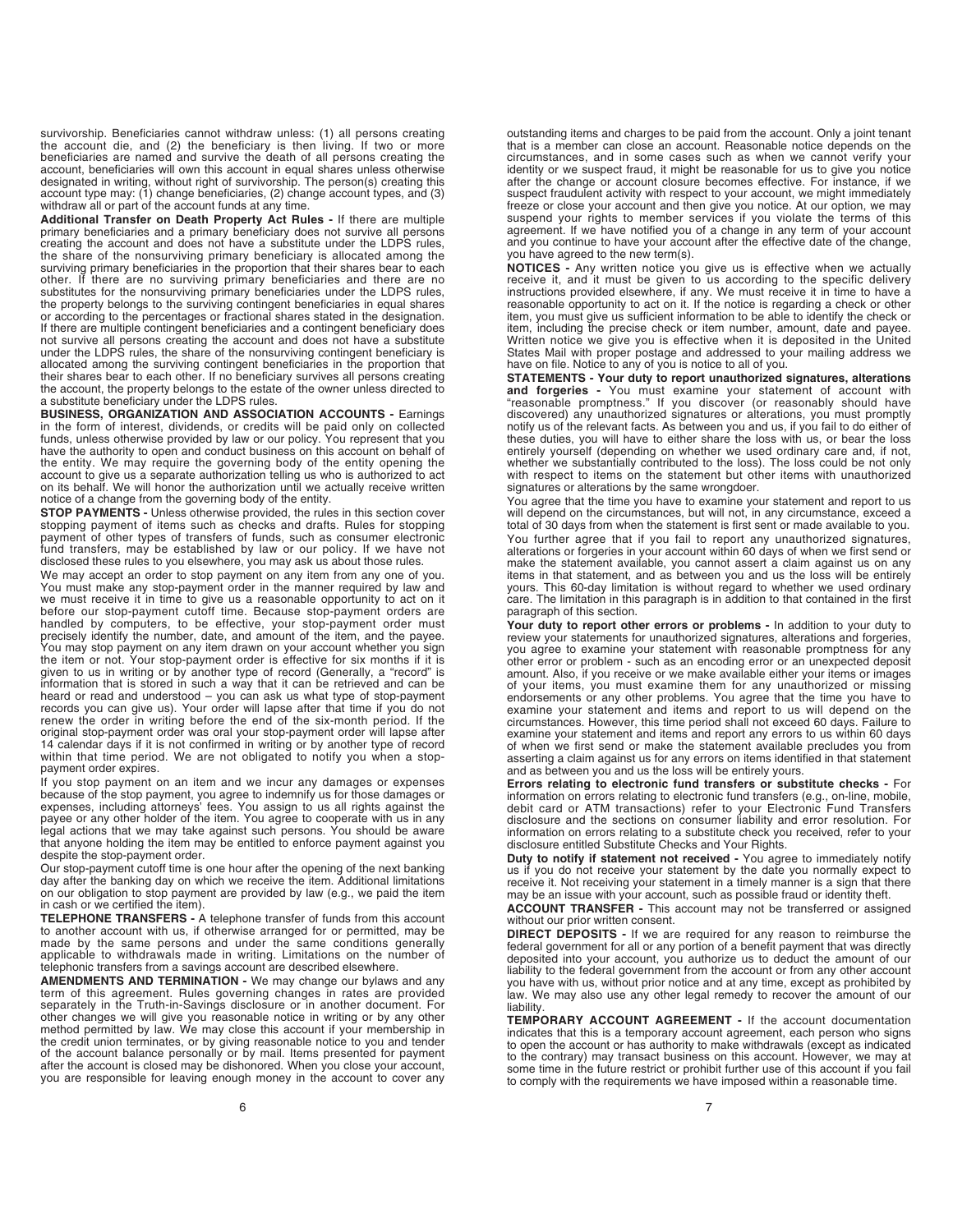**RIGHT TO REPAYMENT OF INDEBTEDNESS -** You each agree that we may (without prior notice and when permitted by law) charge against and deduct from this account any due and payable debt any of you owe us now or in the future. If this account is owned by one or more of you as individuals, we may set off any funds in the account against a due and payable debt a partnership owes us now or in the future, to the extent of your liability as a partner for the partnership debt. If your debt arises from a promissory note, then the amount of the due and payable debt will be the full amount we have demanded, as entitled under the terms of the note, and this amount may include any portion of the balance for which we have properly accelerated the due date.

In addition to these contract rights, we may also have rights under a "statutory lien." A "lien" on property is a creditor's right to obtain ownership of the property in the event a debtor defaults on a debt. A "statutory lien" is one created by federal or state statute. If federal or state law provides us with a statutory lien, then we are authorized to apply, without prior notice, your shares and dividends to any debt you owe us, in accord with the statutory lien. Neither our contract rights nor rights under a statutory lien apply to this<br>account if prohibited by law. For example, neither our contract rights nor rights<br>under a statutory lien apply to this account if: (a) it is an In our rights under any consensual security interest), or (c) the debtor's right of withdrawal arises only in a representative capacity. We will not be liable for the dishonor of any check or draft when the dishonor occurs because we charge and deduct an amount you owe us from your account. You agree to hold us harmless from any claim arising as a result of our exercise of our right to repayment.

**AUTHORIZED SIGNER (Individual Accounts only) -** A single individual is the owner. The authorized signer is merely designated to conduct transactions on the owner's behalf. The owner does not give up any rights to act on the account, and the authorized signer may not in any manner affect the rights of the owner or beneficiaries, if any, other than by withdrawing funds from the account. The owner is responsible for any transactions of the authorized signer. We undertake no obligation to monitor transactions to determine that they are on the owner's behalf.

The owner may terminate the authorization at any time, and the authorization is automatically terminated by the death of the owner. However, we may continue to honor the transactions of the authorized signer until: (a) we have received written notice or have actual knowledge of the termination of authority, and (b) we have a reasonable opportunity to act on that notice or knowledge. We may refuse to accept the designation of an authorized signer.

**RESTRICTIVE LEGENDS OR ENDORSEMENTS -** The automated processing of the large volume of checks we receive prevents us from inspecting or looking for restrictive legends, restrictive endorsements or other special instructions on every check. For this reason, we are not required to honor any restrictive legend or endorsement or other special instruction placed on checks you write unless we have agreed in writing to the restriction or instruction. Unless we have agreed in writing, we are not responsible for any losses, claims, damages, or expenses that result from your placement of these restrictions or instructions on your checks. Examples of restrictive legends placed on checks are "must be presented within 90 days" or "not valid for more than \$1,000.00." The payee's signature accompanied by the words "for deposit only" is an example of a restrictive endorsement.

**PLEDGES -** Each owner of this account may pledge all or any part of the funds in it for any purpose to which we agree. Any pledge of this account must first be satisfied before the rights of any surviving account owner or account beneficiary become effective.

**CHECK PROCESSING -** We process items mechanically by relying solely on the information encoded in magnetic ink along the bottom of the items. This means that we do not individually examine all of your items to determine if the item is properly completed, signed and endorsed or to determine if it contains any information other than what is encoded in magnetic ink. You agree that we have exercised ordinary care if our automated processing is consistent with general banking practice, even though we do not inspect each item. Because we do not inspect each item, if you write a check to multiple payees, we can properly pay the check regardless of the number of endorsements unless you notify us in writing that the check requires multiple endorsements. We must receive the notice in time for us to have a reasonable opportunity to act on it, and you must tell us the precise date of the check, amount, check number and payee. We are not responsible for any unauthorized signature or alteration that would not be identified by a reasonable inspection of the item. Using an automated process helps us keep costs down for you and all account holders.

**CHECK CASHING -** We may charge a fee for anyone that does not have an account with us who is cashing a check, draft or other instrument written on your account. We may also require reasonable identification to cash such a check, draft or other instrument. We can decide what identification is reasonable under the circumstances and such identification may be documentary or physical and may include collecting a thumbprint or fingerprint. **ENDORSEMENTS -** We may accept for deposit any item payable to you or your order, even if they are not endorsed by you. We may give cash back to any one of you. We may supply any missing endorsement(s) for any item we accept for deposit or collection, and you warrant that all endorsements are genuine.

To ensure that your check or share draft is processed without delay, you must endorse it (sign it on the back) in a specific area. Your entire endorsement (whether a signature or a stamp) along with any other endorsement<br>information (e.g. additional endorsements, ID information, driver's license<br>number, etc.) must fall within 1½" of the "trailing edge" of a check.<br>Endorsemen automated check processing equipment.

As you look at the front of a check, the "trailing edge" is the left edge. When you flip the check over, be sure to keep all endorsement information within 11 /2" of that edge.



It is important that you confine the endorsement information to this area since the remaining blank space will be used by others in the processing of the check to place additional needed endorsements and information. You agree that you will indemnify, defend, and hold us harmless for any loss, liability, damage or expense that occurs because your endorsement, another endorsement or information you have printed on the back of the check obscures our endorsement.

These endorsement guidelines apply to both personal and business checks.

**DEATH OR INCOMPETENCE -** You agree to notify us promptly if any person with a right to withdraw funds from your account(s) dies or is adjudicated (determined by the appropriate official) incompetent. We may continue to honor your checks, items, and instructions until: (a) we know of your death or adjudication of incompetence, and (b) we have had a reasonable opportunity to act on that knowledge. You agree that we may pay or certify checks drawn on or before the date of death or adjudication of incompetence for up to ten (10) days after your death or adjudication of incompetence unless ordered to stop payment by someone claiming an interest in the account.

**FIDUCIARY ACCOUNTS -** Accounts may be opened by a person acting in a fiduciary capacity. A fiduciary is someone who is appointed to act on behalf of and for the benefit of another. We are not responsible for the actions of a fiduciary, including the misuse of funds. This account may be opened and maintained by a person or persons named as a trustee under a written trust agreement, or as executors, administrators, or conservators under court orders. You understand that by merely opening such an account, we are not acting in the capacity of a trustee in connection with the trust nor do we undertake any obligation to monitor or enforce the terms of the trust or letters.

**CREDIT VERIFICATION -** You agree that we may verify credit and employment history by any necessary means, including preparation of a credit report by a credit reporting agency.

**LEGAL ACTIONS AFFECTING YOUR ACCOUNT -** If we are served with a subpoena, restraining order, writ of attachment or execution, levy, garnishment, search warrant, or similar order relating to your account (termed<br>"legal action" in this section), we will comply with that legal action. Or, in our<br>discretion, we may freeze the assets in the account and not payments out of the account until a final court determination regarding the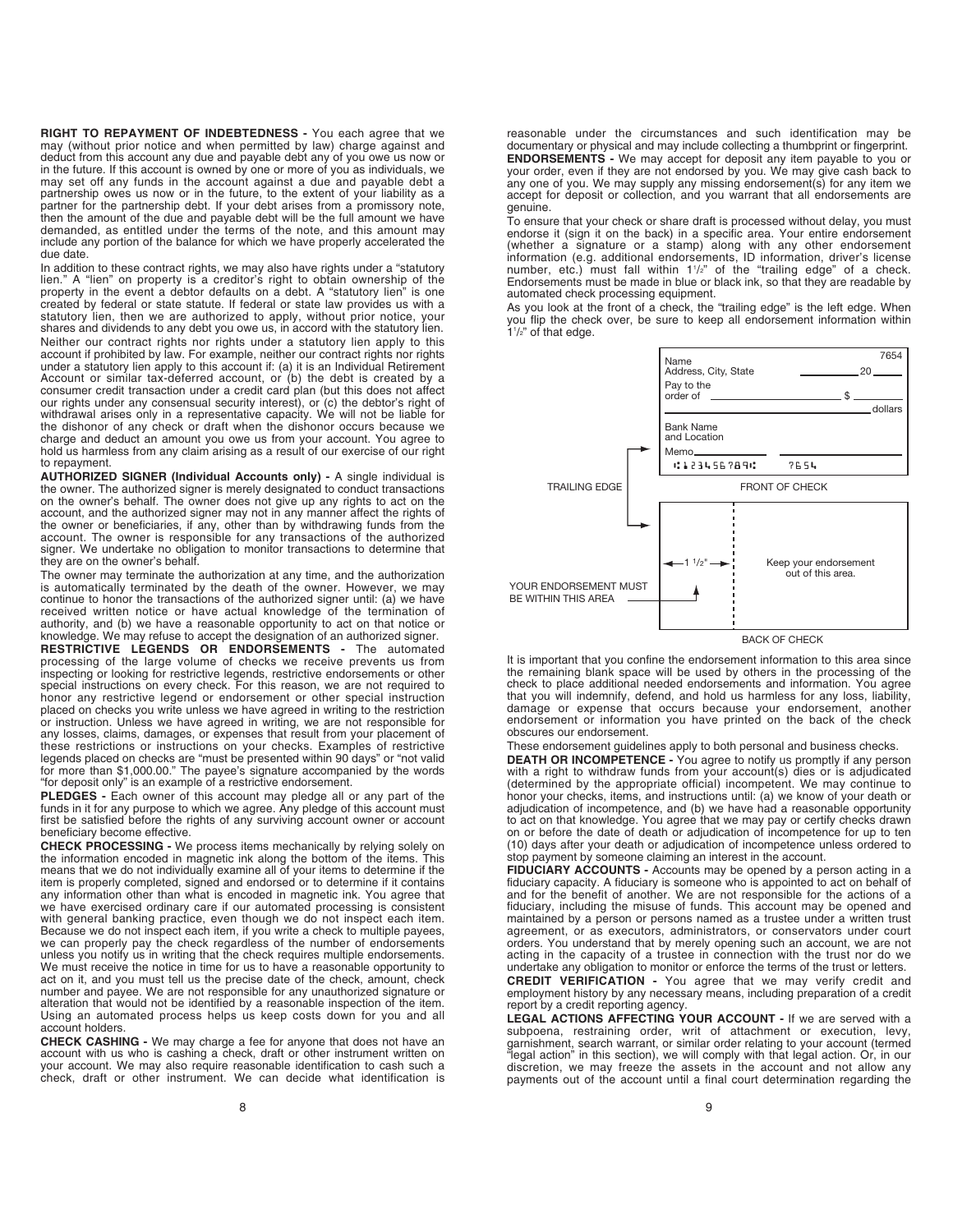legal action. We may do these things even if the legal action involves less<br>than all of you. In these cases, we will not have any liability to you if there are<br>insufficient funds to pay your items because we have withdrawn your account or in any way restricted access to your funds in accordance with the legal action. Any fees or expenses we incur in responding to any legal action (including, without limitation, attorneys' fees and our internal expenses)<br>may be charged against your account. The list of fees applicable to your<br>account(s) provided elsewhere may specify additional fees that we m charge for certain legal actions.

# **ACCOUNT SECURITY -**

**Duty to protect account information and methods of access -** It is your responsibility to protect the account numbers and electronic access devices (e.g., an ATM card) we provide you for your account(s). Do not discuss, compare, or share information about your account number(s) with anyone unless you are willing to give them full use of your money. An account number can be used by thieves to issue an electronic debit or to encode your number on a false demand draft which looks like and functions like an authorized check. If you furnish your access device and grant actual authority to make transfers to another person (a family member or coworker, for example) who then exceeds that authority, you are liable for the transfers unless we have been notified that transfers by that person are no longer authorized.

Your account number can also be used to electronically remove money from your account, and payment can be made from your account even though you did not contact us directly and order the payment.

You must also take precaution in safeguarding your blank checks. Notify us at once if you believe your checks have been lost or stolen. As between you and us, if you are negligent in safeguarding your checks, you must bear the loss entirely yourself or share the loss with us (we may have to share some of the loss if we failed to use ordinary care and if we substantially contributed to the loss).

Positive pay and other fraud prevention services - Except for consumer electronic fund transfers subject to Regulation E, you agree that if we offer you services appropriate for your account to help identify and limit fraud or other unauthorized transactions against your account, and you reject those services, you will be responsible for any fraudulent or unauthorized transactions which could have been prevented by the services we offered. You will not be responsible for such transactions if we acted in bad faith or to the extent our negligence contributed to the loss. Such services include positive pay or commercially reasonable security procedures. If we offered you a commercially reasonable security procedure which you reject, you agree that you are responsible for any payment order, whether authorized or not, that we accept in compliance with an alternative security procedure that you have selected. The positive pay service can help detect and prevent check fraud and is appropriate for account holders that issue: a high volume of checks, a lot of checks to the general public, or checks for large dollar amounts.

**TELEPHONIC INSTRUCTIONS -** Unless required by law or we have agreed otherwise in writing, we are not required to act upon instructions you give us via facsimile transmission or leave by voice mail or on a telephone answering machine.

**MONITORING AND RECORDING TELEPHONE CALLS AND CONSENT TO RECEIVE COMMUNICATIONS -** Subject to federal and state law, we may monitor or record phone calls for security reasons, to maintain a record and to ensure that you receive courteous and efficient service. You consent in advance to any such recording.

To provide you with the best possible service in our ongoing business relationship for your account we may need to contact you about your account from time to time by telephone, text messaging or email. However, we first obtain your consent to contact you about your account in compliance with applicable consumer protection provisions in the federal Telephone Consumer Protection Act of 1991 (TCPA), CAN-SPAM Act and their related federal regulations and orders issued by the Federal Communications Commission (FCC).

- Your consent is limited to your account, and as authorized by applicable law and regulations.
- Your consent is voluntary and not conditioned on the purchase of any product or service from us.

With the above understandings, you authorize us to contact you regarding<br>your account throughout its existence using any telephone numbers or email<br>addresses that you have previously provided to us by virtue of an existing

This consent is regardless of whether the number we use to contact you is assigned to a landline, a paging service, a cellular wireless service, a specialized mobile radio service, other radio common carrier service or any other service for which you may be charged for the call. You further authorize us to contact you through the use of voice, voice mail and text messaging, including the use of pre-recorded or artificial voice messages and an mole and the dialing device.

**CLAIM OF LOSS -** If you claim a credit or refund because of a forgery, alteration, or any other unauthorized withdrawal, you agree to cooperate with us in the investigation of the loss, including giving us an affidavit containing whatever reasonable information we require concerning your account, the transaction, and the circumstances surrounding the loss. You will notify law enforcement authorities of any criminal act related to the claim of lost, missing, or stolen checks or unauthorized withdrawals. We will have a reasonable period of time to investigate the facts and circumstances surrounding any claim of loss. Unless we have acted in bad faith, we will not be liable for special or consequential damages, including loss of profits or opportunity, or for attorneys' fees incurred by you.

You agree that you will not waive any rights you have to recover your loss against anyone who is obligated to repay, insure, or otherwise reimburse you for your loss. You will pursue your rights or, at our option, assign them to us so that we may pursue them. Our liability will be reduced by the amount you recover or are entitled to recover from these other sources.

**EARLY WITHDRAWAL PENALTIES (and involuntary withdrawals) -** We may impose early withdrawal penalties on a withdrawal from a time or term share account even if you don't initiate the withdrawal. For instance, the early withdrawal penalty may be imposed if the withdrawal is caused by the enforcement of our right to repayment of indebtedness against funds in the account or as a result of an attachment or other legal process. We may close your account and impose the early withdrawal penalty on the entire account balance in the event of a partial early withdrawal. See your notice of penalty for early withdrawals for additional information.

**ADDRESS OR NAME CHANGES -** You are responsible for notifying us of any change in your address or your name. Unless we agree otherwise, change of address or name must be made in writing by at least one of the account holders. Informing us of your address or name change on a check reorder form is not sufficient. We will attempt to communicate with you only by use of the most recent address you have provided to us. If provided elsewhere, we may impose a service fee if we attempt to locate you.

**RESOLVING ACCOUNT DISPUTES** - We may place an administrative hold on the funds in your account (refuse payment or withdrawal of the funds) if it becomes subject to a claim adverse to (1) your own interest; (2) others claiming an interest as survivors or beneficiaries of your account; or (3) a claim arising by operation of law. The hold may be placed for such period of time as we believe reasonably necessary to allow a legal proceeding to determine the merits of the claim or until we receive evidence satisfactory to us that the dispute has been resolved. We will not be liable for any items that are dishonored as a consequence of placing a hold on funds in your account for these reasons.

**WAIVER OF NOTICES -** To the extent permitted by law, you waive any notice of non-payment, dishonor or protest regarding any items credited to or charged against your account. For example, if you deposit an item and it is returned unpaid or we receive a notice of nonpayment, we do not have to notify you unless required by federal Regulation CC or other law.

**ACH AND WIRE TRANSFERS -** This agreement is subject to Article 4A of the Uniform Commercial Code - Fund Transfers as adopted in the state in which you have your account with us. If you originate a fund transfer and you identify by name and number a beneficiary financial institution, an intermediary financial institution or a beneficiary, we and every receiving or beneficiary financial institution may rely on the identifying number to make payment. We may rely on<br>the number even if it identifies a financial institution, person or account other<br>than the one named. You agree to be bound by automated cleari association rules. These rules provide, among other things, that payments made to you, or originated by you, are provisional until final settlement is made through a Federal Reserve Bank or payment is otherwise made as provided in Article 4A-403(a) of the Uniform Commercial Code. If we do not receive such payment, we are entitled to a refund from you in the amount credited to your account and the party originating such payment will not be considered to have paid the amount so credited. Credit entries may be made by ACH. If we receive a payment order to credit an account you have with us by wire or ACH, we are not required to give you any notice of the payment order or credit.

**FACSIMILE SIGNATURES -** Unless you make advance arrangements with us, we have no obligation to honor facsimile signatures on your checks or other orders. If we do agree to honor items containing facsimile signatures, you authorize us, at any time, to charge you for all checks, drafts, or other orders, for the payment of money, that are drawn on us. You give us this authority regardless of by whom or by what means the facsimile signature(s) may have been affixed so long as they resemble the facsimile signature specimen filed with us, and contain the required number of signatures for this purpose. You must notify us at once if you suspect that your facsimile signature is being or has been misused.

—————————————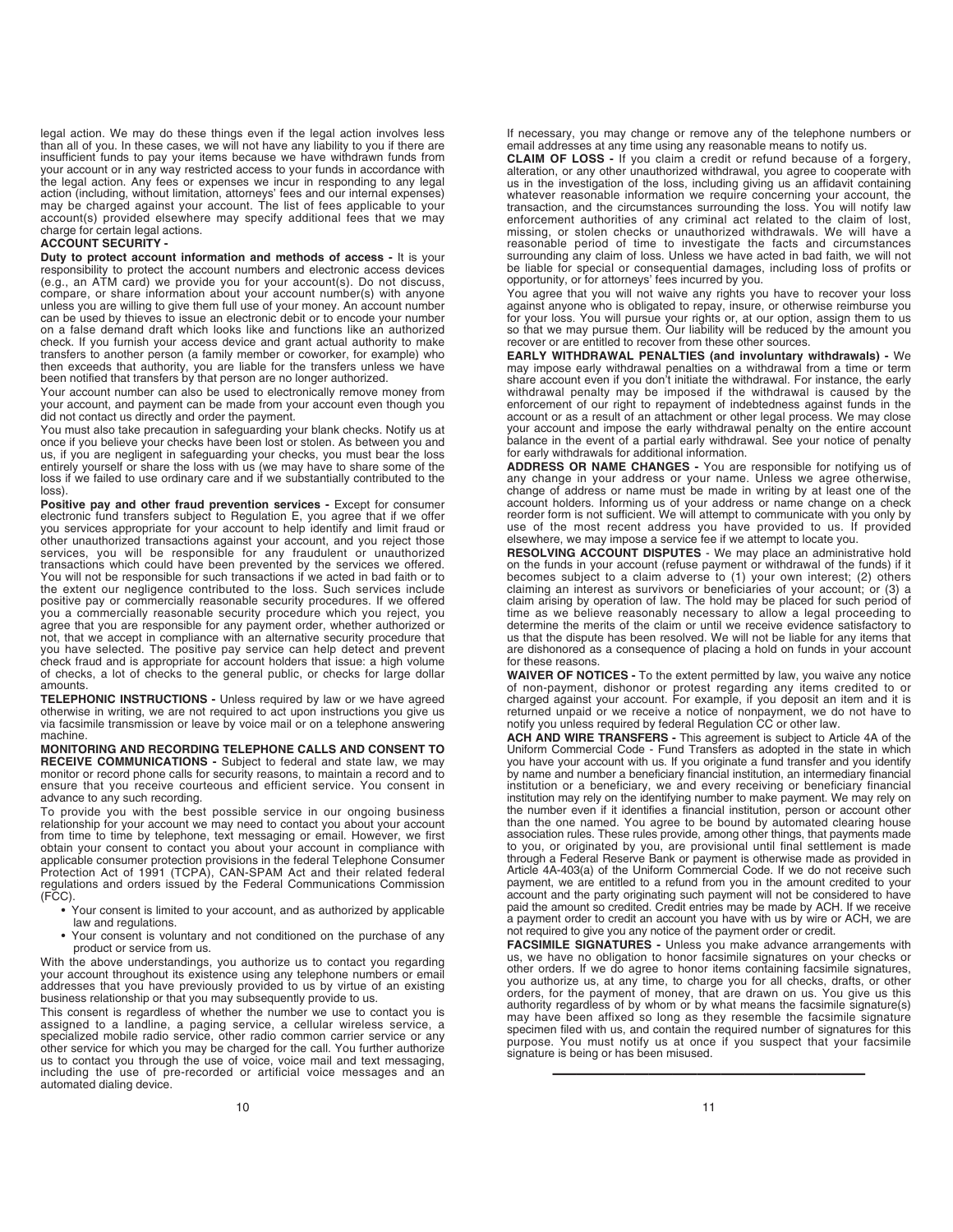# **ELECTRONIC FUND TRANSFERS YOUR RIGHTS AND RESPONSIBILITIES**

Indicated below are types of Electronic Fund Transfers we are capable of handling, some of which may not apply to your account. Please read this disclosure carefully because it tells you your rights and obligations for the transactions listed. You should keep this notice for future reference.

**Electronic Fund Transfers Initiated By Third Parties.** You may authorize a third party to initiate electronic fund transfers between your account and the third party's account. These transfers to make or receive payment may be one-time occurrences or may recur as directed by you. These transfers may use the Automated Clearing House (ACH) or other payments network. Your<br>authorization to the third party to make these transfers can occur in a numbe electronic fund transfer or to electronically pay a returned check or draft charge can occur when a merchant provides you with notice and you go forward with the transaction (typically, at the point of purchase, a merchant will post a sign and print the notice on a receipt). In all cases, these third party transfers will require you to provide the third party with your account number and credit union information. This information can be found on your check or draft as well as on a deposit or withdrawal slip. Thus, you should only provide your credit union and account information (whether over the phone, the Internet, or via some other method) to trusted third parties whom you have authorized to initiate these electronic fund transfers. Examples of these transfers include, but are not limited to:

- **Preauthorized credits.** You may make arrangements for certain direct deposits to be accepted into your share draft or share savings account(s).
- **Preauthorized payments.** You may make arrangements to pay certain recurring bills from your share draft or share savings account(s).
- **Electronic check or draft conversion.** You may authorize a merchant or other payee to make a one-time electronic payment from your checking or share draft account using information from your check or draft to pay for purchases or pay bills.
- **Electronic returned check or draft charge.** You may authorize a merchant or other payee to initiate an electronic funds transfer to collect a charge in the event a check or draft is returned for insufficient funds.

**ATM Transfers - types of transfers and dollar limitations -** You may access your account(s) by ATM using your ATM card and personal identification number or debit card and personal identification number, to:

- **•** make deposits to share draft or share savings account(s)
- get cash withdrawals from share draft or share savings account(s)
- **-** you may withdraw no more than \$200.00 per day with an ATM card, \$400.00 per day with a debit card
- **•** transfer funds from share savings to share draft account(s)
- **•** transfer funds from share draft to share savings account(s)
- **•** get information about:

**-** the account balance of your share draft or share savings account(s) Some of these services may not be available at all terminals.

**Types of Debit Card Point-of-Sale Transactions -** You may access your share draft account(s) to purchase goods (in person, online, or by phone), pay for services (in person, online, or by phone), get cash from a merchant, if the merchant permits, or from a participating financial institution, and do anything that a participating merchant will accept.

**Point-of-Sale Transactions - dollar limitations -** Using your card:

### **•** you may not exceed \$1,200.00 in transactions per day

**Currency Conversion and Cross-Border Transaction Fees.** If you effect a transaction with your debit card in a currency other than US Dollars, Mastercard® will convert the charge into a US Dollar amount. The Mastercard currency conversion procedure includes use of either a government-mandated exchange rate, or a wholesale exchange rate selected by Mastercard. The exchange rate Mastercard uses will be a rate in effect on the day the transaction is processed. This rate may differ from the rate in effect on the date of purchase or the date the transaction was posted to your account.

Mastercard charges us a Currency Conversion Assessment of 20 basis points (.2% of the transaction) for performing the currency conversion. In addition, Mastercard charges us an Issuer Cross-Border Assessment of 90 basis points (.9% of the transaction) on all cross-border transactions regardless of whether there is a currency conversion. As a result, we charge you a Currency Conversion fee of .2% and a Cross-Border Transaction fee of .9%. The Cross-Border Transaction fee is charged on all cross-border transactions regardless of whether there is a currency conversion. A cross-border transaction is a<br>transaction processed through the Global Clearing Management System or<br>the Mastercard Debit Switch in which the country of the merchant is differen than the country of the cardholder.

Advisory Against Illegal Use. You agree not to use your card(s) for illegal<br>gambling or other illegal purpose. Display of a payment card logo by, for<br>example, an online merchant does not necessarily mean that transactions lawful in all jurisdictions in which the cardholder may be located.

**hcfcu@home Computer Transfers - types of transfers -** You may access your account(s) by computer through the internet by logging onto our website at www.haynesfcu.org and using your user identification and password, to:

- **•** transfer funds between share draft and share savings
- **•** transfer funds from line of credit to share draft or share savings
- **•** make payments from share draft or share savings to loan account(s) with us
- **•** get information about:
	- the account balance of share draft or share savings account(s)<br>- deposits to share draft or share savings accounts
	- **-** deposits to share draft or share savings accounts
	- **-** withdrawals from share draft or share savings accounts

#### **FEES**

- **•** We do not charge for direct deposits to any type of account.
- **•** We do not charge for preauthorized payments from any type of account. Except as indicated elsewhere, we do not charge for these electronic fund

transfers. **ATM Operator/Network Fees.** When you use an ATM not owned by us, you may be charged a fee by the ATM operator or any network used (and you may be charged a fee for a balance inquiry even if you do not complete a fund transfer).

#### **DOCUMENTATION**

- **Terminal transfers.** You can get a receipt at the time you make a transfer to or from your account using an automated teller machine or point-of-sale terminal. However, you may not get a receipt if the amount of the transfer is \$15 or less.
- **Preauthorized credits.** If you have arranged to have direct deposits made to your account at least once every 60 days from the same person or company, you can call us at (765) 456-3043 to find out whether or not the deposit has been made.
- **Periodic statements.**

You will get a monthly account statement from us for your share draft accounts.

You will get a monthly account statement from us for your share savings accounts, unless there are no transfers in a particular month. In any case, you will get a statement at least quarterly.

# **PREAUTHORIZED PAYMENTS**

**• Right to stop payment and procedure for doing so.** If you have told us in advance to make regular payments out of your account, you can stop any of these payments. Here is how:

Call or write us at the telephone number or address listed in this disclosure in time for us to receive your request 3 business days or more before the payment is scheduled to be made. If you call, we may also require you to put your request in writing and get it to us within 14 days after you call.

- **Notice of varying amounts.** If these regular payments may vary in amount, the person you are going to pay will tell you, 10 days before each payment, when it will be made and how much it will be. (You may choose instead to get this notice only when the payment would differ by more than a certain amount from the previous payment, or when the amount would fall outside certain limits that you set.)
- **Liability for failure to stop payment of preauthorized transfer.** If you order us to stop one of these payments 3 business days or more before the transfer is scheduled, and we do not do so, we will be liable for your losses or damages.

# **FINANCIAL INSTITUTION'S LIABILITY**

**Liability for failure to make transfers.** If we do not complete a transfer to or from your account on time or in the correct amount according to our agreement with you, we will be liable for your losses or damages. However, there are some exceptions. We will not be liable, for instance:

- (1) If, through no fault of ours, you do not have enough money in your account to make the transfer.
- (2) If you have an overdraft line and the transfer would go over the credit limit.
- (3) If the automated teller machine where you are making the transfer does not have enough cash.
- (4) If the terminal or system was not working properly and you knew about the breakdown when you started the transfer.
- If circumstances beyond our control (such as fire or flood) prevent the transfer, despite reasonable precautions that we have taken.
- There may be other exceptions stated in our agreement with you.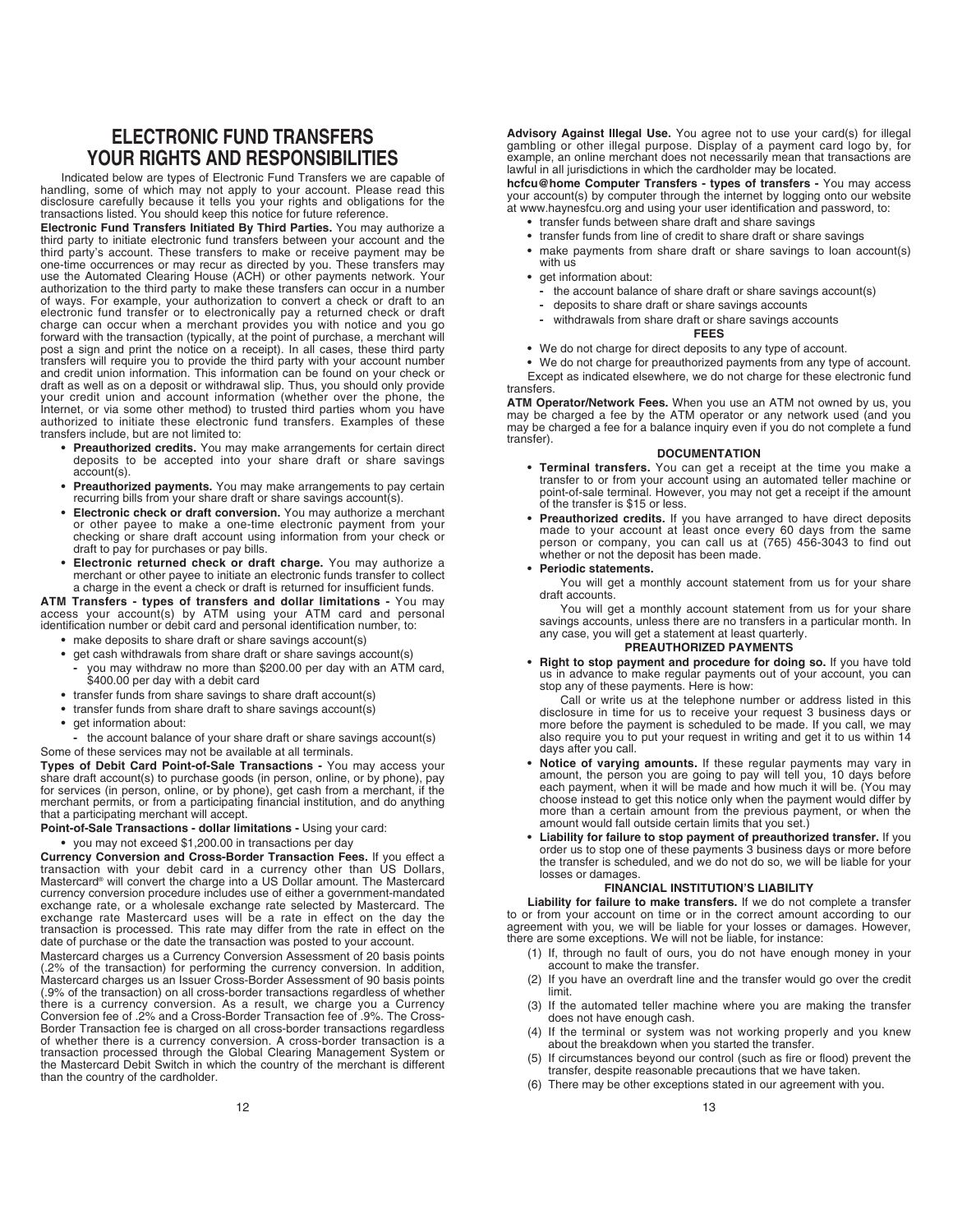#### **CONFIDENTIALITY**

We will disclose information to third parties about your account or the transfers you make:

- (1) where it is necessary for completing transfers; or
- (2) in order to verify the existence and condition of your account for a third party, such as a credit bureau or merchant; or
- (3) in order to comply with government agency or court orders; or
- (4) as explained in the separate Privacy Disclosure.
	- **UNAUTHORIZED TRANSFERS**

#### **(a) Consumer liability.**

• Generally. Tell us AT ONCE if you believe your card and/or code has been lost or stolen, or if you believe that an electronic fund transfer has been made without your permission using information from your check or draft. Telephoning is the best way of keeping your possible losses down. You could lose all the money in your account (plus your maximum overdraft line of credit). If you tell us within 2 business days after you learn of the loss or theft of your card and/or code, you can lose no more than \$50 if someone used your card and/or code without your permission.

If you do NOT tell us within 2 business days after you learn of the loss or theft of your card and/or code, and we can prove we could have stopped someone from using your card and/or code without your permission if you had told us, you could lose as much as \$500.

Also, if your statement shows transfers that you did not make, including those made by card, code or other means, tell us at once. If you do not tell us within 60 days after the statement was mailed to you, you may not get back any money you lost after the 60 days if we can prove that we could have stopped someone from taking the money if you had told us in time.

If a good reason (such as a long trip or a hospital stay) kept you from telling us, we will extend the time periods.

**•** Additional Limits on Liability for debit card. You will not be liable for any unauthorized transactions using your debit card if: (i) you can demonstrate that you have exercised reasonable care in safeguarding your card from the risk of loss or theft, and (ii) upon becoming aware of a loss or theft, you promptly report the loss or theft to us. Mastercard is a registered trademark, and the circles design is a trademark of Mastercard International Incorporated.

**(b) Contact in event of unauthorized transfer.** If you believe your card and/or code has been lost or stolen, call or write us at the telephone number or address listed in this disclosure. You should also call the number or write to the address listed in this disclosure if you believe a transfer has been made using the information from your check or draft without your permission.

## **ERROR RESOLUTION NOTICE**

In Case of Errors or Questions About Your Electronic Transfers, Call or Write us at the telephone number or address listed in this disclosure, as soon as you can, if you think your statement or receipt is wrong or if you need more information about a transfer listed on the statement or receipt. We must hear from you no later than 60 days after we sent the FIRST statement on which the problem or error appeared.

(1) Tell us your name and account number (if any).

- (2) Describe the error or the transfer you are unsure about, and explain as clearly as you can why you believe it is an error or why you need more information.
- (3) Tell us the dollar amount of the suspected error.

If you tell us orally, we may require that you send us your complaint or question in writing within 10 business days.

We will determine whether an error occurred within 10 business days (20 business days if the transfer involved a new account) after we hear from you and will correct any error promptly. If we need more time, however, we may take up to 45 days (90 days if the transfer involved a new account, a point-ofsale transaction, or a foreign-initiated transfer) to investigate your complaint or question. If we decide to do this, we will credit your account within 10 business days (20 business days if the transfer involved a new account) for the amount you think is in error, so that you will have the use of the money during the time it takes us to complete our investigation. If we ask you to put your complaint or question in writing and we do not receive it within 10 business days, we may not credit your account. Your account is considered a new account for the first 30 days after the first deposit is made, unless each of you already has an established account with us before this account is opened.

We will tell you the results within three business days after completing our investigation. If we decide that there was no error, we will send you a written explanation.

You may ask for copies of the documents that we used in our investigation.

HAYNES COMMUNITY FEDERAL CREDIT UNION 1801 SOUTH PARK ROAD

KOKOMO, INDIANA 46902

Business Days: Monday through Friday Phone: (765) 456-3043 MORE DETAILED INFORMATION IS AVAILABLE ON REQUEST

# ————————————— **YOUR ABILITY TO WITHDRAW FUNDS**

This policy statement applies to "transaction" accounts and share savings accounts. Transaction accounts, in general, are accounts which permit an unlimited number of payments to third persons and an unlimited number of telephone and preauthorized transfers to other accounts of yours with us. Share draft accounts are the most common transaction accounts. Feel free to ask us whether any of your other accounts might also be under this policy.

Our policy is to make funds from your cash, check, and electronic direct deposits available to you on the same day we receive your deposit. At that time, you can withdraw the funds in cash and we will use the funds to pay checks that you have written.

Please remember that even after we have made funds available to you, and you have withdrawn the funds, you are still responsible for checks you deposit that are returned to us unpaid and for any other problems involving your deposit.

For determining the availability of your deposits, every day is a business day, except Saturdays, Sundays, and federal holidays. If you make a deposit before closing on a business day that we are open, we will consider that day to be the day of your deposit. However, if you make a deposit after closing or on a day we are not open, we will consider that the deposit was made on the next business day we are open.

If we cash a check for you that is drawn on another bank, we may withhold the availability of a corresponding amount of funds that are already in your account. Those funds will be available at the time funds from the check we cashed would have been available if you had deposited it.

If we accept for deposit a check that is drawn on another bank, we may make funds from the deposit available for withdrawal immediately but delay your availability to withdraw a corresponding amount of funds that you have on deposit in another account with us. The funds in the other account would then not be available for withdrawal until the time periods that are described elsewhere in this disclosure for the type of check that you deposited.

## **LONGER DELAYS MAY APPLY**

**Case-by-case delays.** In some cases, we will not make all of the funds that you deposit by check available to you on the same day we receive your deposit. Depending on the type of check that you deposit, funds may not be available until the second business day after the day of your deposit. The first \$225 of your deposits, however, will be available on the same day.

If we are not going to make all of the funds from your deposit available on the same day we receive your deposit, we will notify you at the time you make your deposit. We will also tell you when the funds will be available. If your deposit is not made directly to one of our employees, or if we decide to take this action after you have left the premises, we will mail you the notice by the day after we receive your deposit.

If you will need the funds from a deposit right away, you should ask us when the funds will be available.

**Safeguard exceptions.** In addition, funds you deposit by check may be delayed for a longer period under the following circumstances:

We believe a check you deposit will not be paid.

You deposit checks totaling more than \$5,525 on any one day.

You redeposit a check that has been returned unpaid.

You have overdrawn your account repeatedly in the last six months.

There is an emergency, such as failure of computer or communications equipment.

We will notify you if we delay your ability to withdraw funds for any of these reasons, and we will tell you when the funds will be available. They will generally be available no later than the seventh business day after the day of your deposit.

#### **DEPOSITS AT AUTOMATED TELLER MACHINES**

Funds from any deposits (cash or checks) made at automated teller machines (ATMs) we do not own or operate will not be available until the fifth business day after the day of your deposit. This rule does not apply at ATMs that we own or operate.

All ATMs that we own or operate are identified as our machines.

# **SPECIAL RULES FOR NEW ACCOUNTS**

If you are a new member, the following special rules will apply during the first 30 days your account is open.

Funds from electronic direct deposits to your account will be available on the day we receive the deposit. Funds from deposits of cash, wire transfers, and the first \$5,525 of a day's total deposits of cashier's, certified, teller's, traveler's, and federal, state and local government checks will be available on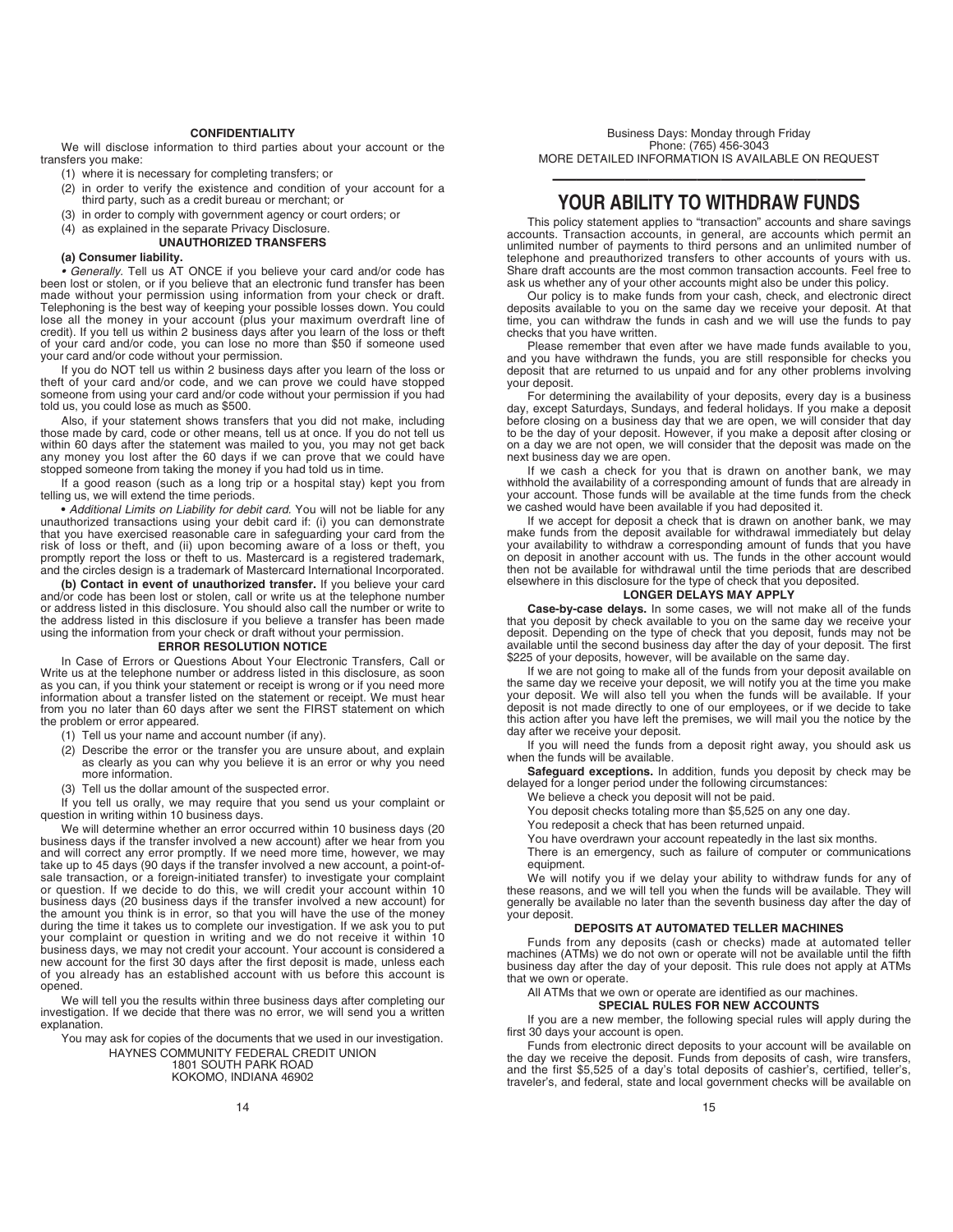the same day as the day of your deposit if the deposit meets certain conditions. For example, the checks must be payable to you (and you may have to use a special deposit slip). The excess over \$5,525 will be available on the ninth business day after the day of your deposit. If your deposit of<br>these checks (other than a U.S. Treasury check) is not made in person to one<br>of our employees, the first \$5,525 will not be available until the se business day after the day of your deposit.

Funds from all other check deposits will be available on the tenth business day after the day of your deposit.

# ————————————— **TRUTH-IN-SAVINGS DISCLOSURE**

# **SHARE ACCOUNT**

# **Rate Information:**

The dividend rate and annual percentage yield may change every dividend period. We may change the dividend rate for your account as determined by the credit union board of directors.

**Compounding and crediting -** Dividends will be compounded every quarter. Dividends will be credited to your account every quarter.

**Dividend period -** For this account type, the dividend period is quarterly, for example, the beginning date of the first dividend period of the calendar year is January 1, and the ending date of such dividend period is March 31. All other dividend periods follow this same pattern of dates. The dividend declaration date is the last day of the dividend period, and for the example above is March 31.

If you close your share account before dividends are paid, you will not receive the accrued dividends.

## **Minimum balance requirements:**

The minimum required to open this account is the purchase of a share in the credit union. Please see the bylaw requirements in the Common Features section for additional information.

**Daily balance computation method -** Dividends are calculated by the daily balance method which applies a daily periodic rate to the balance in the account each day.

**Accrual of dividends on noncash deposits -** Dividends will begin to accrue on the business day you place noncash items (for example, checks) to your account.

#### **Par value of a share:**

The par value of a share in this account is \$5.00.

## **CHRISTMAS CLUB ACCOUNT**

# **Rate Information:**

The dividend rate and annual percentage yield may change every dividend period. We may change the dividend rate for your account as determined by the credit union board of directors.

**Compounding and crediting -** Dividends will be compounded every quarter. Dividends will be credited to your account every quarter.

**Dividend period -** For this account type, the dividend period is quarterly, for example, the beginning date of the first dividend period of the calendar year is January 1, and the ending date of such dividend period is March 31. All other dividend periods follow this same pattern of dates. The dividend declaration date is the last day of the dividend period, and for the example above is March 31.

If you close your share account before dividends are paid, you will not receive the accrued dividends.

#### **Minimum balance requirements:**

No minimum balance requirements apply to this account.

**Daily balance computation method -** Dividends are calculated by the daily balance method which applies a daily periodic rate to the balance in the account each day.

**Accrual of dividends on noncash deposits -** Dividends will begin to accrue on the business day you place noncash items (for example, checks) to your account.

#### **Transaction limitations:**

You may not make any withdrawals or transfers to another credit union account of yours or to a third party by means of a preauthorized or automatic transfer, telephonic order or instruction, or similar order to a third party. If any withdrawals are made from this account before the end of the club's

term, then this account may be closed.

# **IRA SAVINGS ACCOUNT**

#### **Rate Information:**

The dividend rate and annual percentage yield may change every dividend period. We may change the dividend rate for your account as determined by the credit union board of directors.

### **Compounding and crediting -** Dividends will be compounded every quarter. Dividends will be credited to your account every quarter.

**Dividend period -** For this account type, the dividend period is quarterly, for example, the beginning date of the first dividend period of the calendar year is January 1, and the ending date of such dividend period is March 31. All other dividend periods follow this same pattern of dates. The dividend declaration date is the last day of the dividend period, and for the example above is March 31.

If you close your share account before dividends are paid, you will not receive the accrued dividends.

# **Minimum balance requirements:**

The minimum balance required to open this account is \$5.00.

**Daily balance computation method -** Dividends are calculated by the daily balance method which applies a daily periodic rate to the balance in the account each day.

**Accrual of dividends on noncash deposits -** Dividends will begin to accrue on the business day you place noncash items (for example, checks) to your account.

#### **Transaction limitations:**

You may not make any withdrawals or transfers to another credit union account of yours or to a third party by means of a preauthorized or automatic transfer, telephonic order or instruction, or similar order to a third party. **MONEY MARKET ACCOUNT** 

#### **Rate Information:**

The dividend rate and annual percentage yield may change every quarter. We may change the dividend rate for your account as determined by the credit union board of directors.

**Compounding and crediting -** Dividends will be compounded every quarter. Dividends will be credited to your account every quarter.

**Dividend period -** For this account type, the dividend period is quarterly, for example, the beginning date of the first dividend period of the calendar year is January 1, and the ending date of such dividend period is March 31. All other dividend periods follow this same pattern of dates. The dividend declaration date is the last day of the dividend period, and for the example above is March 31.

If you close your account before dividends are paid, you will not receive the accrued dividends.

## **Minimum balance requirements:**

The minimum balance required to open this account is \$5,000.00.

You must maintain a minimum daily balance of \$5,000.00 in your account each day to obtain the disclosed annual percentage yield.

**Daily balance computation method -** Dividends are calculated by the daily balance method which applies a daily periodic rate to the balance in the account each day.

**Accrual of dividends on noncash deposits -** Dividends will begin to accrue on the business day you place noncash items (for example, checks) to your account.

#### **Transaction limitations:**

The minimum amount you may withdraw is \$500.00 per withdrawal.

#### **SHARE DRAFT ACCOUNT**

#### **Minimum balance requirements:**

No minimum balance requirements apply to this account.

#### **Transaction limitations:**

No transaction limitations apply to this account unless otherwise stated in the Common Features section.

#### **\_\_\_\_\_\_\_\_\_\_\_\_\_\_\_ TERM SHARE CERTIFICATE**

**Rate Information -** The dividend rate on your term share account is % with an annual percentage yield of \_\_\_\_\_\_\_%. You will be paid

this rate until first maturity.

**Compounding frequency -** Unless otherwise paid, dividends will be compounded every quarter.

**Crediting frequency -** Dividends will be credited to your account every quarter. Alternatively, you may choose to have dividends paid to you or to another account every quarter rather than credited to this account.

**Dividend period -** For this account type, the dividend period is quarterly.

# **Minimum balance requirements:**

The minimum balance required to open this account is \$500.00.

**Daily balance computation method -** Dividends are calculated by the daily balance method which applies a daily periodic rate to the balance in the account each day.